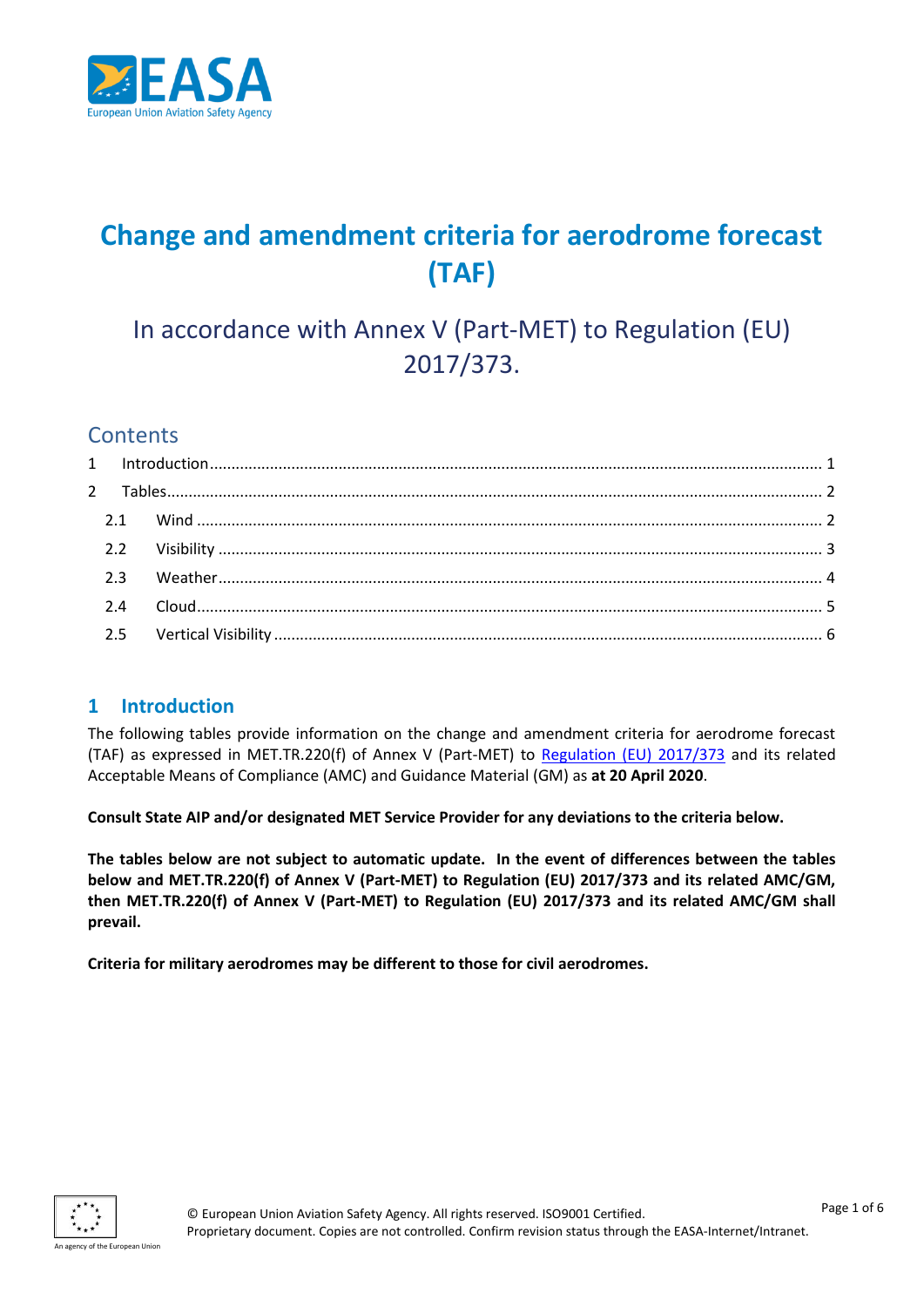

# <span id="page-1-0"></span>**2 Tables**

#### <span id="page-1-1"></span>2.1 Wind

**Consult State AIP and/or designated MET Service Provider for any deviations to the criteria below.**

| <b>Forecast wind criteria</b>                                                                                                                                              | <b>TAF encoding</b>                             | <b>Meaning</b>                                                                                    |
|----------------------------------------------------------------------------------------------------------------------------------------------------------------------------|-------------------------------------------------|---------------------------------------------------------------------------------------------------|
| When the mean surface wind<br>direction to change by 60                                                                                                                    | Mean surface direction<br>rounded to 10 degrees | If the wind speed is 10 knots or more the actual<br>wind direction can be up to 50 degrees either |
| degrees or more, the mean                                                                                                                                                  | (true), in steps of 10                          | side of the forecast wind direction.                                                              |
| speed before and/or after                                                                                                                                                  | degrees.                                        |                                                                                                   |
| the change being 10 knots or                                                                                                                                               | Mean surface wind                               | Example: '26012KT' in the TAF means that the                                                      |
| more.                                                                                                                                                                      | speed, in whole knots.                          | actual wind can be from 210 to 310 degrees                                                        |
|                                                                                                                                                                            |                                                 | before a change or amendment is necessary.                                                        |
|                                                                                                                                                                            |                                                 | If the wind is less than 10 knots, then changes                                                   |
|                                                                                                                                                                            |                                                 | of wind direction will not be indicated.                                                          |
|                                                                                                                                                                            |                                                 | Example: '15008KT' in the TAF means that                                                          |
|                                                                                                                                                                            |                                                 | although the most likely wind is expected to be                                                   |
|                                                                                                                                                                            |                                                 | 8 kt from 150 degrees, the wind may actually                                                      |
|                                                                                                                                                                            |                                                 | come from any direction if the mean surface                                                       |
|                                                                                                                                                                            |                                                 | wind speed remains less than 10 knots. If the<br>wind were to increase to 10 knots or more, and   |
|                                                                                                                                                                            |                                                 | be from a direction of 60 degrees or more from                                                    |
|                                                                                                                                                                            |                                                 | 150, then a change would be required, i.e.                                                        |
|                                                                                                                                                                            |                                                 | '15008KTBECMG04012KT' (Note 1)                                                                    |
| When the mean surface wind                                                                                                                                                 | The mean surface wind                           | The actual mean wind speed can be up to 10 KT                                                     |
| speed is forecasted to                                                                                                                                                     | speed in steps of 1 knot.                       | higher or lower than that forecast.                                                               |
| change by 10 KT or more.                                                                                                                                                   |                                                 |                                                                                                   |
|                                                                                                                                                                            |                                                 | For example: '22015KT' in the TAF means that                                                      |
|                                                                                                                                                                            |                                                 | the actual mean wind speed can be from 6                                                          |
|                                                                                                                                                                            |                                                 | knots to 24 knots before a change or<br>amendment is necessary.                                   |
| When the variation from the                                                                                                                                                | The gust wind speed in                          | The actual gust wind speed can be up to 10 KT                                                     |
| mean surface wind speed                                                                                                                                                    | steps of 1 knot (Note 2)                        | higher or lower than that forecast.                                                               |
| (gusts) is forecasted to                                                                                                                                                   |                                                 |                                                                                                   |
| change by 10 knots or more,                                                                                                                                                |                                                 | For example: '22015G30KT' in the TAF means                                                        |
| the mean speed before                                                                                                                                                      |                                                 | that the actual gust wind speed can be from 21                                                    |
| and/or after the change                                                                                                                                                    |                                                 | knots to 39 knots before a change or                                                              |
| being 15 KT or more.                                                                                                                                                       |                                                 | amendment is necessary.                                                                           |
| Note 1: In this example only the initial wind group, a 'BECMG' indicator and the new wind group are given. A real TAF would include day/time groups<br>and other elements. |                                                 |                                                                                                   |

*Note 2: The gust wind speed is only included in a TAF when the forecasted gust wind speed exceeds the forecasted mean wind speed by 10 knots or more.*

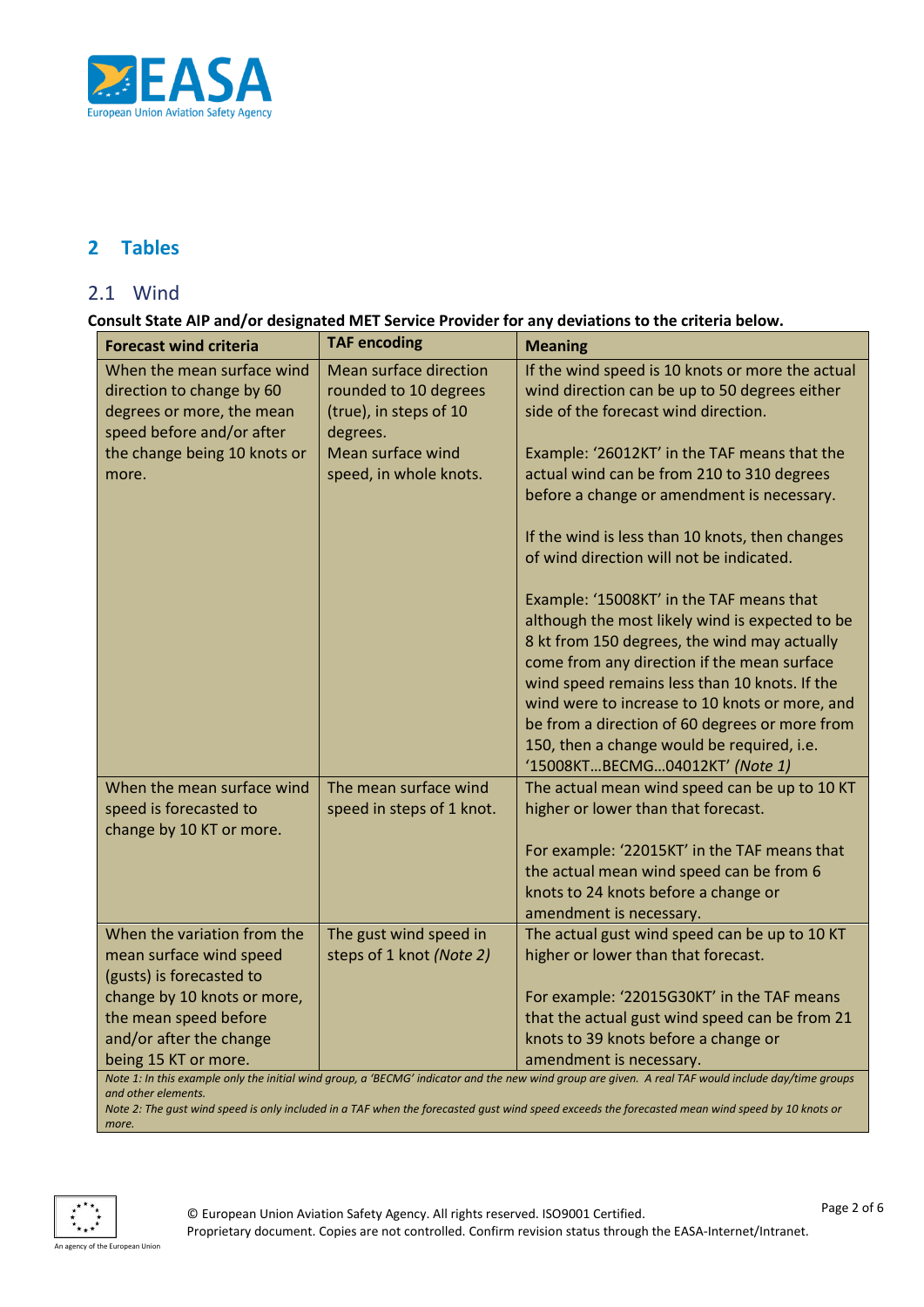

## <span id="page-2-0"></span>2.2 Visibility

**Consult State AIP and/or designated MET Service Provider for any deviations to the criteria below.**

**When the visibility is forecasted to improve and change to or pass through one or more of the following values, or when the visibility is forecasted to deteriorate and pass through one or more of the following values:**

(1) 150, 350, 600, 800, 1 500 or 3 000 m; and

(2) 5 000 m in cases where significant numbers of flights are operated in accordance with the visual flight rules.

| <b>Forecast prevailing visibility</b> | <b>TAF encoding</b>   | <b>Meaning</b>                             |
|---------------------------------------|-----------------------|--------------------------------------------|
| criteria (Note 1)                     |                       |                                            |
| 5 000 m and above (Note 2)            | '5000' to '9000' in   | For example: '7000' in a TAF means that    |
|                                       | steps of 1000, and    | the visibility may be 5 000 metres or      |
|                                       | '9999'                | greater.                                   |
|                                       |                       | More importantly, '9999' in a TAF (10 KM   |
|                                       |                       | or more) means that a change group (or     |
|                                       |                       | amendment) is not required unless the      |
|                                       |                       | visibility falls/is expected to fall below |
|                                       |                       | 5 000 metres (Note 3).                     |
| 3 000 m to 4 900 m                    | '3000' to '4900' in   | For example: '4000' means that visibility  |
|                                       | steps of 100          | may be 3 000 to 4 900 metres (Note 3).     |
| 1 500 m to 2 900 m                    | '1500' to '2900' in   | For example: '2500' means that visibility  |
|                                       | steps of 100          | may be 1 500 to 2 900 metres               |
| 800 m to 1 400 m                      | '800' to '1500' in    | For example: '1000' means that visibility  |
|                                       | steps of 100          | may be 800 to 1 400 metres                 |
| 600 m to 700 m                        | '600' to '700' in     | For example: '0700' means that visibility  |
|                                       | steps of 50           | may be 600 to 700 metres                   |
| 350 m to 500 m                        | '350' to '550' in     | For example: '0500' means that visibility  |
|                                       | steps of 50           | may be 350 to 500 metres                   |
| 150 m to 300 m                        | '150' to '300' in     | For example: '0300' means that visibility  |
|                                       | steps of 50           | may be 150 to 300 metres                   |
| Less than 150 m                       | '0' to '100' in steps | For example: '0100' means that visibility  |
|                                       | of 50                 | may be 0 to 100 metres                     |

*Note 1: Visibility in TAF is the prevailing visibility. Prevailing visibility is the greatest visibility value, observed in accordance with the*  definition of 'visibility', which is reached within at least half the horizon circle or within at least half of the surface of the aerodrome. *These areas could comprise contiguous or non-contiguous sectors.*

*Note 2: Only applicable if significant numbers of flights are operated in accordance with the visual flight rules.*

*Note 3: At aerodromes where there are not a significant numbers of flights operated in accordance with the visual flight rules and the 5 000 metre threshold does not apply, '9999' would mean that a change group (or amendment) is not required unless the visibility falls/is expected to fall below 3 000 metres.*

*Note 4: At aerodromes where there are not a significant numbers of flights operated in accordance with the visual flight rules and the 5 000 metre threshold does not apply, '4000' would mean 3 000 metres or greater.*

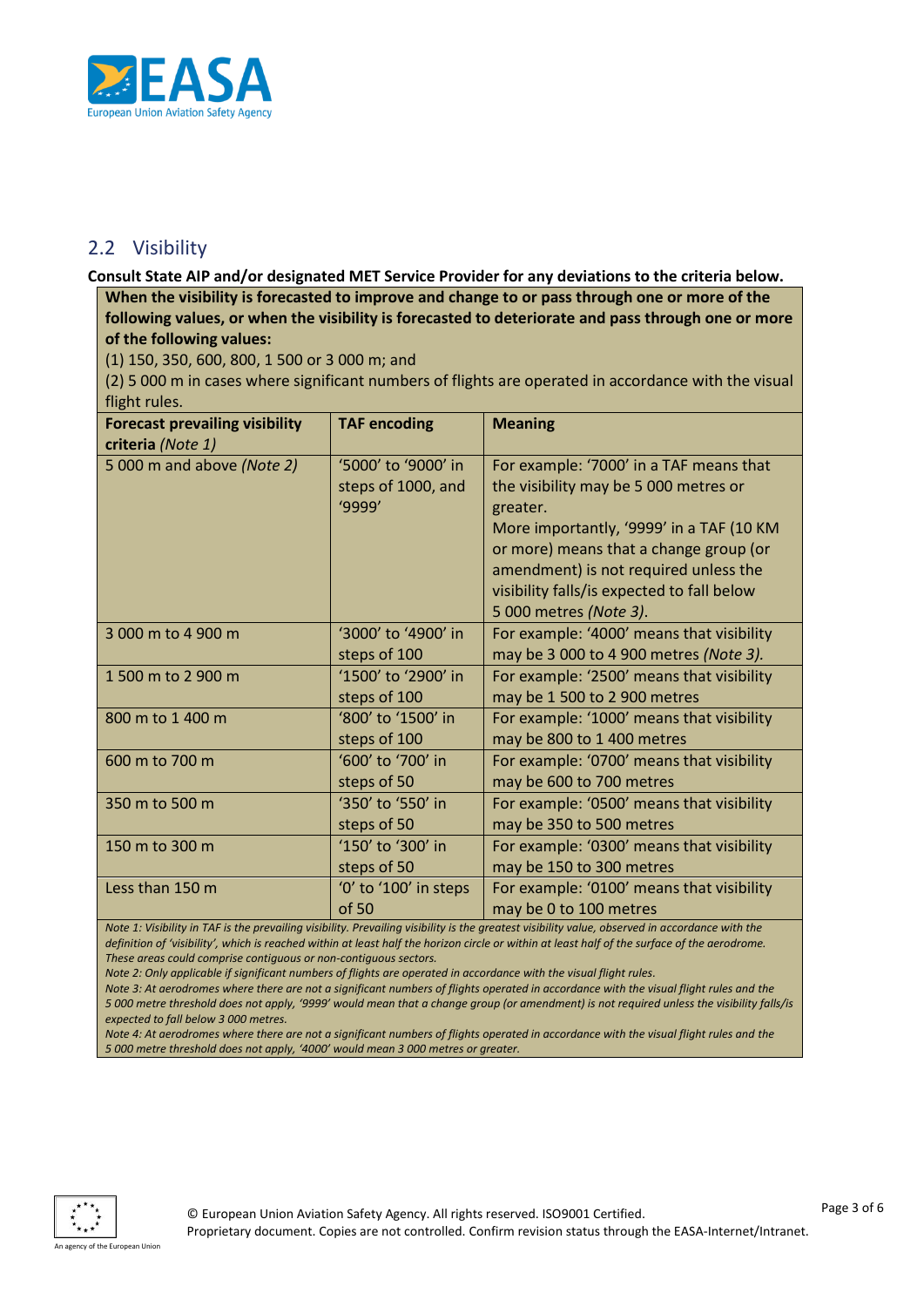

## <span id="page-3-0"></span>2.3 Weather

**Consult State AIP and/or designated MET Service Provider for any deviations to the criteria below.**

| <b>Forecast weather criteria</b>                                                                                                                                                                                                                                                                                                 | <b>Meaning</b>                                                                                                                                                                     |
|----------------------------------------------------------------------------------------------------------------------------------------------------------------------------------------------------------------------------------------------------------------------------------------------------------------------------------|------------------------------------------------------------------------------------------------------------------------------------------------------------------------------------|
| When any of the following weather<br>phenomena, or combinations thereof, are<br>forecasted to begin or end, or change in<br>intensity:<br>(i) freezing fog;<br>(ii) freezing precipitation;<br>(iii) moderate or heavy precipitation<br>(including showers thereof);<br>(iv) thunderstorm;<br>(v) dust storm;<br>(vi) sandstorm. | If any of the specified phenomena are expected to<br>commence, or when already occurring are<br>expected to cease or change in intensity, then a<br>change group will be required. |
| When any of the following weather<br>phenomena, or combinations thereof, are<br>forecasted to begin or end:<br>(1) low drifting dust, sand or snow;<br>(2) blowing dust, sand or snow;<br>$(3)$ squall; and<br>(4) funnel cloud (tornado or waterspout);                                                                         | If any of the specified phenomena are expected to<br>commence, or when already occurring are<br>expected to end, then a change group will be<br>required.                          |

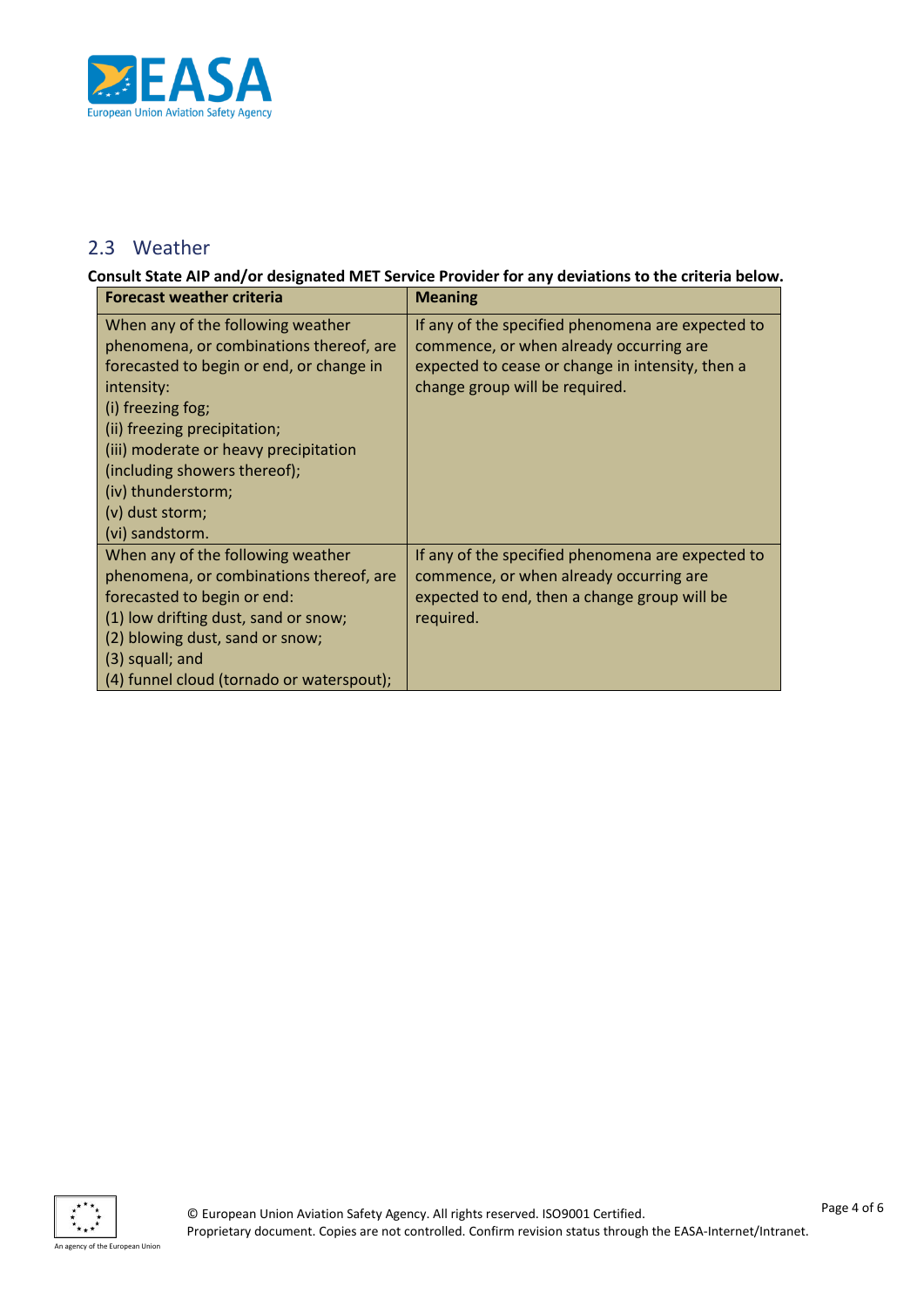

## <span id="page-4-0"></span>2.4 Cloud

**Consult State AIP and/or designated MET Service Provider for any deviations to the criteria below.**

**When the height of base of the lowest layer or mass of cloud of BKN or OVC extent is forecasted to lift and change to or pass through one or more of the following values, or when the height of the lowest layer or mass of cloud of BKN or OVC extent is forecasted to lower and pass through one or more of the following values:**

(1) 100, 200, 500 or 1 000 ft (30, 60, 150 or 300 m); or

(2) 1 500 ft (450 m) in cases where significant numbers of flights are operated in accordance with the visual flight rules.

| <b>Forecast height</b>                                                                                             | <b>TAF encoding for BKN or</b>           | <b>Meaning</b>                           |  |  |
|--------------------------------------------------------------------------------------------------------------------|------------------------------------------|------------------------------------------|--|--|
| (above aerodrome level)                                                                                            | OVC (in 100s of feet)                    |                                          |  |  |
| 1 500 ft (Note 1) and above; or                                                                                    | 'BKN015' or 'OVC015' and                 | For example: 'BKN030', or 'NSC' in a TAF |  |  |
| 'no significant cloud' (NSC)                                                                                       | higher;' or 'NSC'                        | means that the actual cloud base may     |  |  |
|                                                                                                                    |                                          | be BKN at 1500 ft or higher or OVC at    |  |  |
|                                                                                                                    |                                          | 1500 ft or higher (Note 2)               |  |  |
| 1 000 ft to 1 400 ft                                                                                               | 'BKN010' or 'OVC010'                     | For example: 'BKN012' in a TAF means     |  |  |
|                                                                                                                    | to                                       | that the actual cloud base may be:       |  |  |
|                                                                                                                    | 'BKN014' or 'OVC014'                     | BKN or OVC at 1000 ft to                 |  |  |
|                                                                                                                    |                                          | BKN or OVC at 1 400 ft (Note 3)          |  |  |
| 500 ft to 900 ft                                                                                                   | 'BKN005' or 'OVC005'                     | For example: 'BKN008' in a TAF means     |  |  |
|                                                                                                                    | to                                       | that the actual cloud base may be:       |  |  |
|                                                                                                                    | 'BKN009' or 'OVC009'                     | BKN or OVC at 500 ft to                  |  |  |
|                                                                                                                    |                                          | BKN or OVC at 900 ft                     |  |  |
| 200 ft to 400 ft                                                                                                   | 'BKN002' or 'OVC002'                     | For example: 'BKN003' in a TAF means     |  |  |
|                                                                                                                    | to                                       | that the actual cloud base may be:       |  |  |
|                                                                                                                    | 'BKN004' or 'OVC004'                     | BKN or OVC at 200 ft to                  |  |  |
|                                                                                                                    |                                          | BKN or OVC at 400 ft                     |  |  |
| 100 ft or less (including sky                                                                                      | 'BKN000' or 'OVC000'                     | For example: 'BKN001' in a TAF means     |  |  |
| obscured)                                                                                                          | to                                       | that the actual cloud base may be:       |  |  |
|                                                                                                                    | 'BKN001' or 'OVC001'                     | BKN or OVC at the surface to             |  |  |
|                                                                                                                    |                                          | BKN or OVC 100 ft                        |  |  |
| When the amount of a layer or mass of cloud below 1 500 ft                                                         |                                          | For example: 'FEW008' in a TAF means     |  |  |
| is forecast to change:                                                                                             | that the actual cloud amount may be      |                                          |  |  |
| (1) from NSC, FEW or SCT to BKN or OVC; or                                                                         | FEW (1-2 oktas) or SCT008 (3-4 oktas) at |                                          |  |  |
| (2) from BKN or OVC to NSC, FEW or SCT;                                                                            | any height (although most likely at      |                                          |  |  |
|                                                                                                                    | 800 ft). If the amount were to change    |                                          |  |  |
|                                                                                                                    | to BKN at 800 ft, then a change group    |                                          |  |  |
|                                                                                                                    | would be required.                       |                                          |  |  |
| Note 1: Only applicable if significant numbers of flights are operated in accordance with the visual flight rules. |                                          |                                          |  |  |

*Note 2 At aerodromes where there are not a significant numbers of flights operated in accordance with the visual flight rules and the 1 500 foot threshold does not apply, a change group (or amendment) is not required unless BKN or OVC cloud base is expected to fall below 1 000 ft. Note 3: At aerodromes where there are not a significant number of flights operated in accordance with the visual flight rules and the 1 500 foot threshold does not apply, 'BKN012' would mean BKN or OVC at 1 000 feet or higher.*